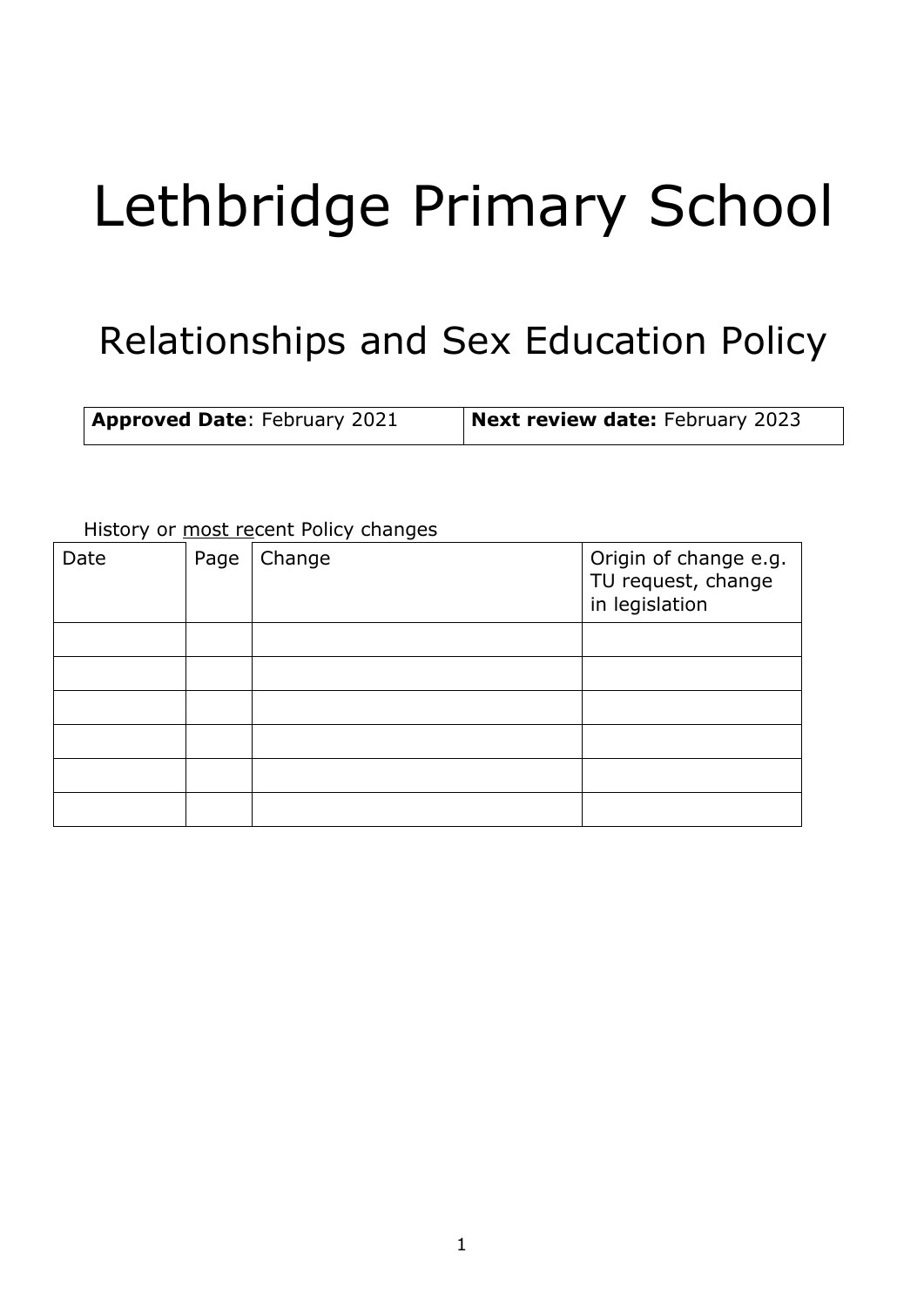This policy should be read in conjunction with:

# PSHE Policy

Safeguarding and Child Protection Policy And

with reference to these documents:

[http://www.education.gov.uk/aboutdfe/statutory/g00214676/sex-and](http://www.education.gov.uk/aboutdfe/statutory/g00214676/sex-and-relationships-education-guidance)[relationshipshttp://www.education.gov.uk/aboutdfe/statutory/g00214676/sex](http://www.education.gov.uk/aboutdfe/statutory/g00214676/sex-and-relationships-education-guidance)[andrelationships-education-guidanceeducation-guidance](http://www.education.gov.uk/aboutdfe/statutory/g00214676/sex-and-relationships-education-guidance)  <https://www.gov.uk/government/publications/sex-and-relationship-education> [https://www.gov.uk/government/publications/relationships-education-relationships](https://www.gov.uk/government/publications/relationships-education-relationships-and-sex-education-rse-and-health-education)[and-sex-education-rse-and-health-education](https://www.gov.uk/government/publications/relationships-education-relationships-and-sex-education-rse-and-health-education) [http://www.education.gov.uk/aboutdfe/advice/f0076899/preventing](http://www.education.gov.uk/aboutdfe/advice/f0076899/preventing-and-tackling-bullying)[andtacklinghttp://www.education.gov.uk/aboutdfe/advice/f0076899/preventing](http://www.education.gov.uk/aboutdfe/advice/f0076899/preventing-and-tackling-bullying)andtackling-bullyingbullying [http://www.education.gov.uk/schools/guidanceandadvice?f\\_category=Safeguarding&p](http://www.education.gov.uk/schools/guidanceandadvice?f_category=Safeguarding&page=1)  $a = 1$ [http://www.education.gov.uk/aboutdfe/advice/f00215460/equality-act-](http://www.education.gov.uk/aboutdfe/advice/f00215460/equality-act-2010-departmental-advice)

[2010http://www.education.gov.uk/aboutdfe/advice/f00215460/equality-act-](http://www.education.gov.uk/aboutdfe/advice/f00215460/equality-act-2010-departmental-advice)[2010departmental-advicedepartmental-advice](http://www.education.gov.uk/aboutdfe/advice/f00215460/equality-act-2010-departmental-advice)

# **Aims**

This policy aims to clarify the content and the manner in which SRE is delivered in this school. It is based on the DfE guidance document Sex and Relationship Education (ref DfE 0116/2000), which is the most recent DfE document available and with reference to the Statutory Guidance on RSE and Health Education September 2020.

The three main aims of the Lethbridge Primary 'Sex and Relationship Policy' are:

- 1. For pupils to gain knowledge and understanding
- 2. To develop positive attitudes and values, regardless of religion, cultural background, nationality, gender, sexual orientation, disability or special educational needs
- 3. To develop and extend pupil's personal and social skills

# **Organisation**

SRE is integrated into the school curriculum. SRE is taught through the science curriculum, our PSHE (personal, social, health and economic education) curriculum and Relationships and Sex curriculum. We base both our PSHE and RSE curriculum on the Jigsaw scheme. These lessons are taught by staff well known to the children. We may also include outside agencies in our delivery of the RSE curriculum for example, a school nurse. Children will usually taught these aspects of the curriculum in mixed gender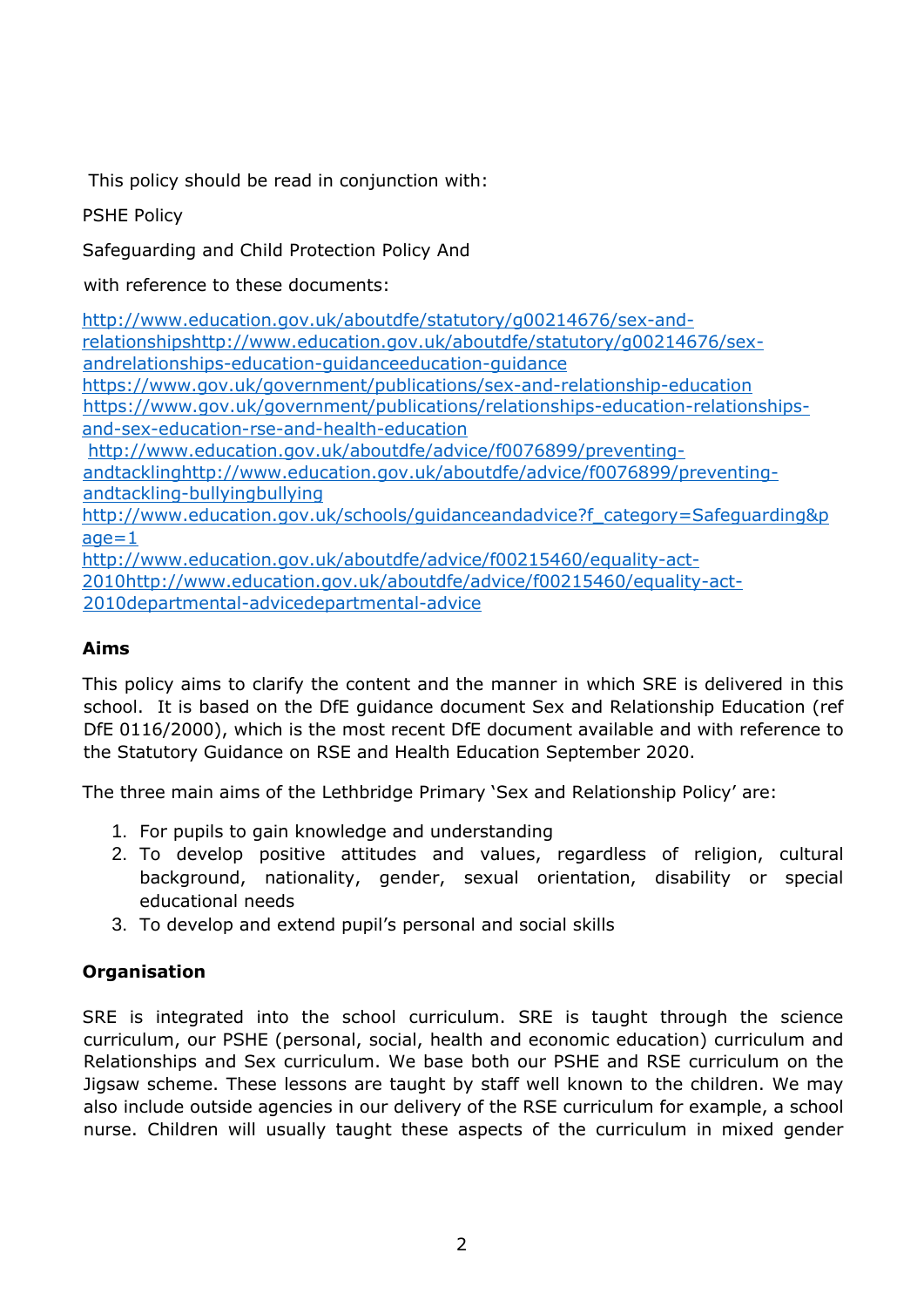groups, however we may decide, at times, that some aspects are best approached with singe gender groups.

#### **Special Educational Needs**

Young people with special educational needs will not be withdrawn from SRE, but will be given help to develop skills to reduce the risks of being abused and exploited, and to learn what sorts of behaviour are, and are not acceptable. Work may be planned in different ways in order to meet the individual needs of young people with special educational needs.

#### **Equalities**

The Equality Act 2010 covers the way the curriculum is delivered, as schools and other education providers must ensure that issues are taught in a way that does not subject pupils to discrimination. Schools have a duty under the Equality Act to ensure that teaching is accessible to all children and young people, including those who are lesbian, gay, bisexual and transgender (LGBT). Inclusive SRE will foster good relations between pupils, tackle all types of prejudice – including homophobia – and promote understanding and respect. The Department for Education have produced advice on The Equality Act 2010 and schools (DfE 2014b).

#### **The Curriculum**

The curriculum is carefully designed to be appropriate to pupils' ages and stages of development, and includes a strong safeguarding element. Within the wider PSHE curriculum, pupils are taught to become aware of their thoughts and feelings, to understand and value who they really are, and how they relate to other people. The curriculum also helps to equip pupils to cope with modern-day issues, such as body image, cyber and homophobic bullying, and internet safety.

Jigsaw brings together PSHE Education, emotional literacy, social skills and spiritual development in a comprehensive scheme of learning. Teaching strategies are varied and are mindful of preferred learning styles and the need for differentiation. Jigsaw is designed as a whole school approach, with all year groups working on the same theme (Puzzle) at the same time. This enables each Puzzle to start with an introductory assembly, generating a whole school focus for adults and children alike.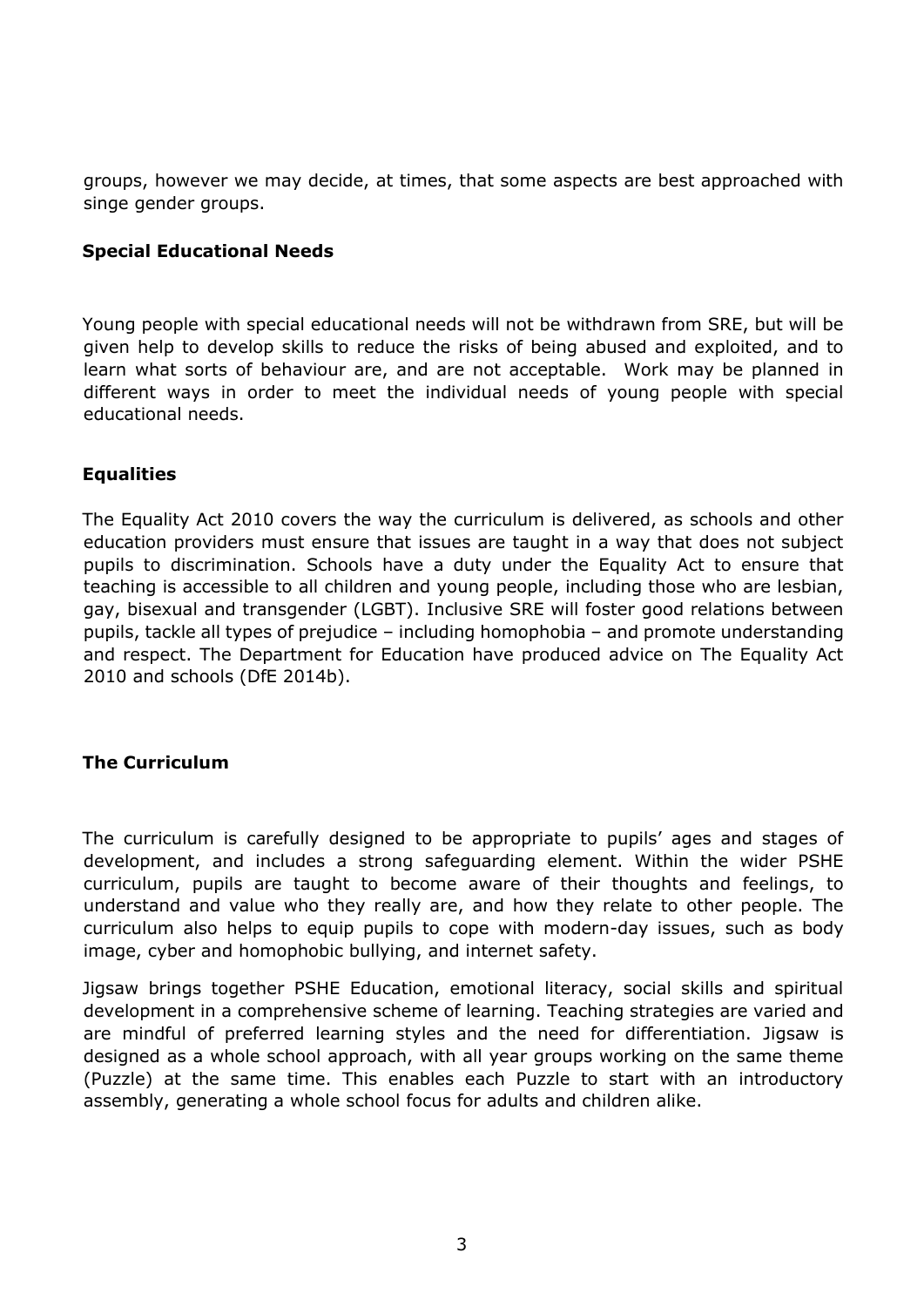There are six Puzzles in Jigsaw that are designed to progress in sequence from September to July. Each Puzzle has six Pieces (lessons) which work towards an 'end product', for example, The School Learning Charter or The Garden of Dreams and Goals. Each Piece has two Learning Intentions: one is based on specific PSHE learning (covering the nonstatutory national framework for PSHE Education but enhanced to address children's needs today); and one is based on emotional literacy and social skills (covering the SEAL learning intentions but also enhanced). The enhancements mean that Jigsaw is relevant to children living in today's world as it helps them understand and be equipped to cope with issues like body image, cyber and bullying, and internet safety.

Every Piece (lesson) contributes to at least one of these aspects of children's development. This is mapped on each Piece and balanced across each year group.

| Term                               | Puzzle name                          | Content                                                                                                                               |
|------------------------------------|--------------------------------------|---------------------------------------------------------------------------------------------------------------------------------------|
| Autumn<br>1:                       | World                                | Being Me in My Includes understanding my place in the class, school<br>and global community as well as devising Learning<br>Charters) |
| <b>Autumn</b><br><b>Difference</b> | Celebrating 2:                       | Includes anti-bullying (cyber and homophobic bullying<br>included) and diversity work                                                 |
|                                    | <b>Spring 1: Dreams and</b><br>Goals | Includes goal-setting, aspirations, working together to<br>design and organise fund-raising events                                    |
|                                    | <b>Spring 2: Healthy Me</b>          | Includes drugs and alcohol education, self-esteem and<br>confidence as well as healthy lifestyle choices                              |
| $\mathbf{1}$ :                     | <b>Summer</b> Relationships          | Includes understanding friendship, family and other<br>relationships, conflict resolution and communication<br>skills                 |
| 2:                                 | <b>Summer</b> Changing Me            | Includes Sex and Relationship Education in the context<br>of looking at change                                                        |

#### **Jigsaw PSHE Content**

#### *Jigsaw SRE Content*

The grid below shows specific SRE learning intentions for each year group in the 'Changing Me' Puzzle.

| Year           | Piece Number          | Learning Intentions                               |
|----------------|-----------------------|---------------------------------------------------|
| Group          | and Name              | 'Pupils will be able to'                          |
| Early<br>Years | Piece 3<br>Growing up | understand that we all grow from babies to adults |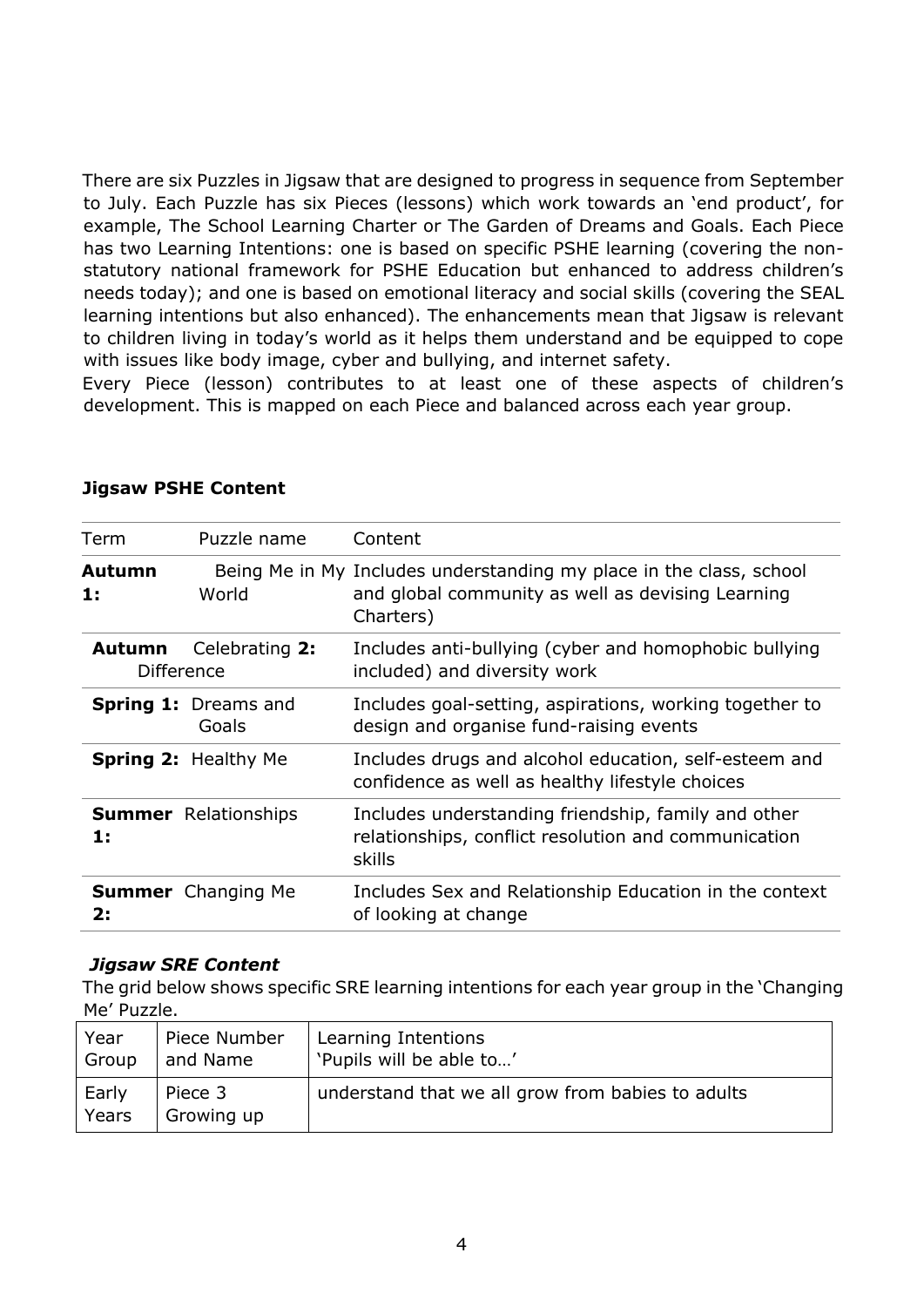|   | Piece 4<br>Boys' and Girls'<br><b>Bodies</b> | identify the parts of the body that make boys different to<br>girls and use the correct names for these: penis, testicles,<br>vagina<br>respect my body and understand which parts are private                                                             |
|---|----------------------------------------------|------------------------------------------------------------------------------------------------------------------------------------------------------------------------------------------------------------------------------------------------------------|
| 2 | Piece 4<br>Boys' and Girls'<br><b>Bodies</b> | recognise the physical differences between boys and girls,<br>use the correct names for parts of the body (penis,<br>testicles, vagina) and appreciate that some parts of my<br>body are private<br>tell you what I like/don't like about being a boy/girl |
| 3 | Piece 1<br><b>How Babies</b><br>Grow         | understand that in animals and humans lots of changes<br>happen between conception and growing up, and that<br>usually it is the female who has the baby<br>express how I feel when I see babies or baby animals                                           |

| Piece 2<br><b>Babies</b>                              | understand how babies grow and develop in the mother's<br>uterus and understand what a baby needs to live and grow<br>express how I might feel if I had a new baby in my family                                                                                                                                          |
|-------------------------------------------------------|--------------------------------------------------------------------------------------------------------------------------------------------------------------------------------------------------------------------------------------------------------------------------------------------------------------------------|
| Piece 3<br>Outside Body<br>Changes                    | understand that boys' and girls' bodies need to change so<br>that when they grow up their bodies can make babies<br>identify how boys' and girls' bodies change on the outside<br>during this growing up process<br>recognise how I feel about these changes happening to me<br>and know how to cope with those feelings |
| Piece 4<br>Inside Body<br>Changes<br>$(Yr 3$ lesson*) | identify how boys' and girls' bodies change on the inside<br>during the growing up process and why these changes are<br>necessary so that their bodies can make babies when they<br>grow up<br>recognise how I feel about these changes happening to me<br>and how to cope with these feelings                           |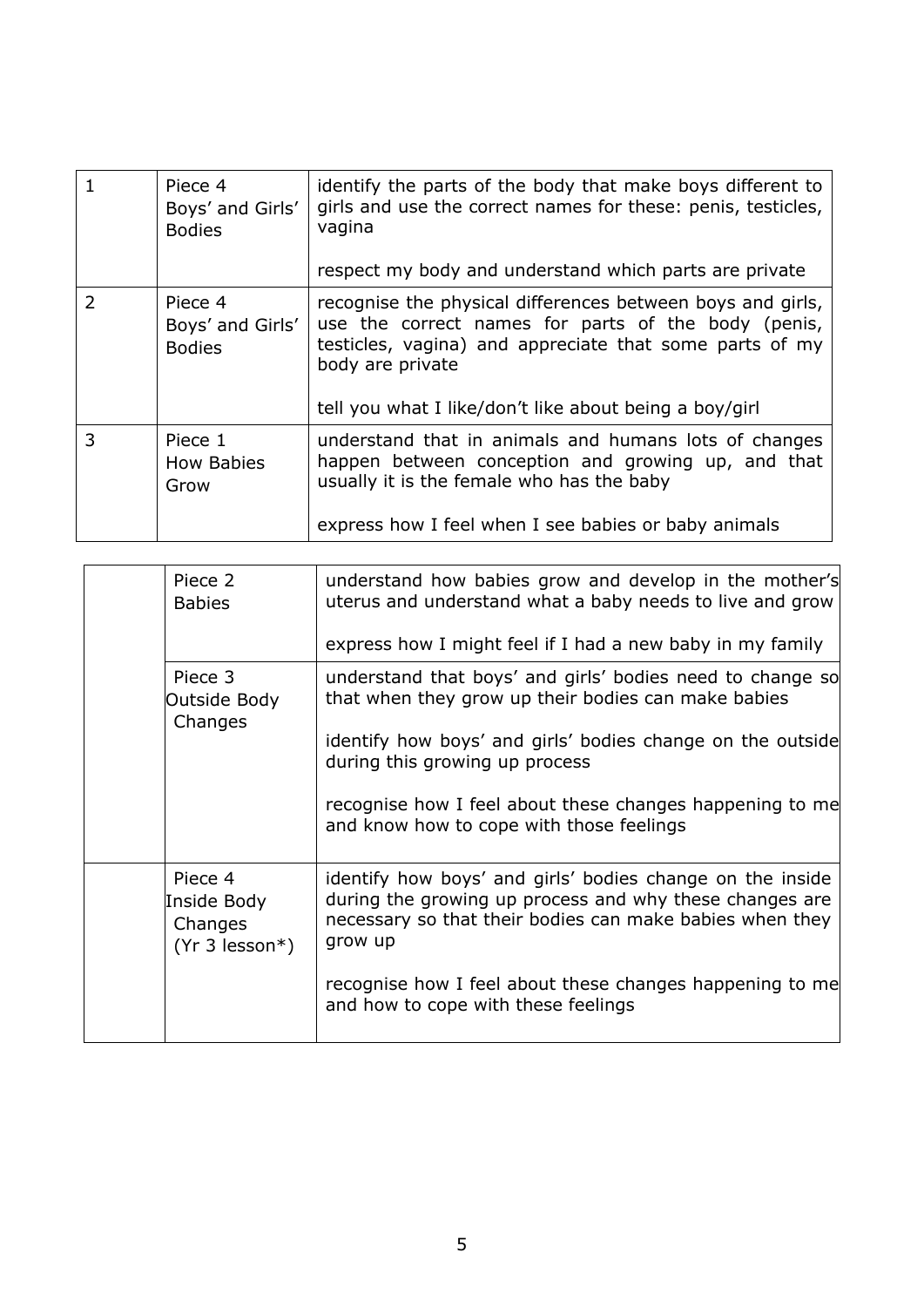| 14 | Piece 2<br>Having<br>Baby | a<br>A | correctly label the internal and external parts of male and<br>female bodies that are necessary for making a baby        |
|----|---------------------------|--------|--------------------------------------------------------------------------------------------------------------------------|
|    |                           |        | understand that having a baby is a personal choice and<br>express how I feel about having children when I am an<br>adult |
|    |                           |        |                                                                                                                          |

| 5 | Piece 3<br>Girls and<br>Puberty (Yr<br>4 lesson*) | describe how a girl's body changes in order for her to be<br>able to have babies when she is an adult, and that<br>menstruation (having periods) is a natural part of this<br>know that I have strategies to help me cope with the<br>physical and emotional changes I will experience during<br>puberty |
|---|---------------------------------------------------|----------------------------------------------------------------------------------------------------------------------------------------------------------------------------------------------------------------------------------------------------------------------------------------------------------|
|   | Piece 2<br>Puberty for<br>Girls                   | explain how a girl's body changes during puberty and<br>understand the importance of looking after myself<br>physically and emotionally                                                                                                                                                                  |
|   |                                                   | understand that puberty is a natural process that happens<br>to everybody and that it will be OK for me                                                                                                                                                                                                  |
|   | Piece 3<br>Puberty for                            | describe how boys' and girls' bodies change during puberty                                                                                                                                                                                                                                               |
|   | Boys and Girls                                    | express how I feel about the changes that will happen to me<br>during puberty                                                                                                                                                                                                                            |
| 6 | Piece 4<br>Conception<br>(Yr 5 lesson*)           | understand that sexual intercourse can lead to conception<br>and that is how babies are usually made<br>understand that sometimes people need IVF to help them<br>have a baby                                                                                                                            |
|   |                                                   | appreciate how amazing it is that human bodies can<br>reproduce in these ways                                                                                                                                                                                                                            |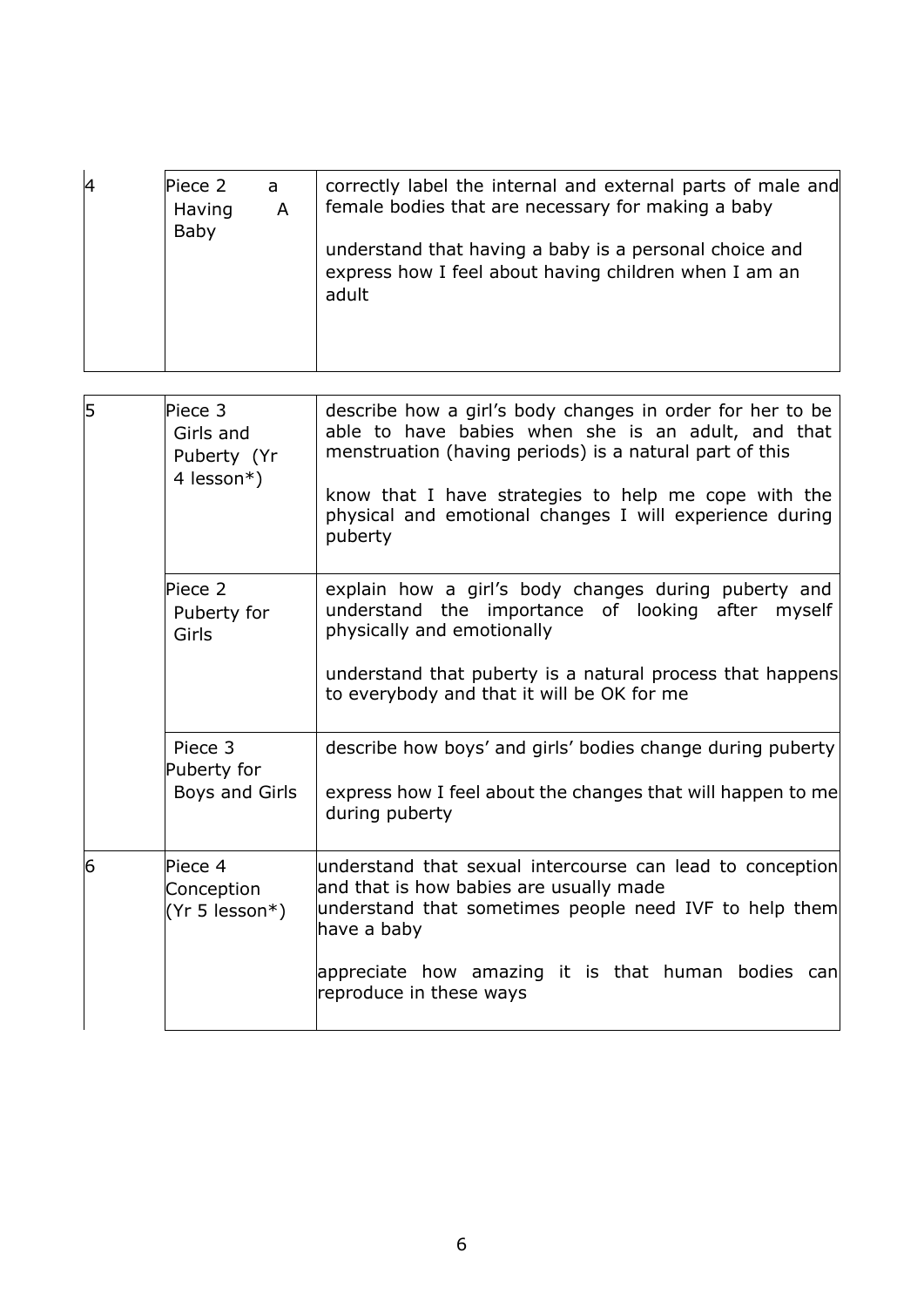| Piece 2 Puberty                           | explain how girls' and boys' bodies change during puberty<br>and understand the importance of looking after myself<br>physically and emotionally |
|-------------------------------------------|--------------------------------------------------------------------------------------------------------------------------------------------------|
|                                           | express how I feel about the changes that will happen to me<br>during puberty                                                                    |
| Piece 3<br>Girl Talk/Boy<br>Talk          | ask the questions I need answered about changes during<br>puberty                                                                                |
|                                           | reflect on how I feel about asking the questions and about<br>the answers I receive                                                              |
| Piece 4<br><b>Babies</b><br>Conception to | -describe how a baby develops from conception through the<br>nine months of pregnancy, and how it is born                                        |
| <b>Birth</b>                              | recognise how I feel when I reflect on the development and<br>birth of a baby                                                                    |
| Piece 5<br>Attraction                     | understand how being physically attracted to someone<br>changes the nature of the relationship                                                   |
|                                           | express how I feel about the growing independence of<br>becoming a teenager and am confident that I can cope with<br>this                        |

\*These lessons have been changed from the Jigsaw programme suggestion following a school and parent consultation on 3.3.20.

#### **Safeguarding**

Teachers need to be aware that sometimes disclosures may be made during these sessions; in which case, safeguarding procedures must be followed immediately. Sometimes it is clear that certain children may need time to talk one-to-one after the circle closes. It is important to allow the time and appropriate staffing for this to happen. If disclosures occur, the Safeguarding and Child Protection policy is followed.

#### **The Role of Parents**

We value and respect the learning that occurs in the community and in the home, believing that this, alongside school links, are essential dimensions of relationships and sex education. We wish to build a positive and supporting relationship with the parents of pupils at our school through mutual understanding, trust and co-operation. This policy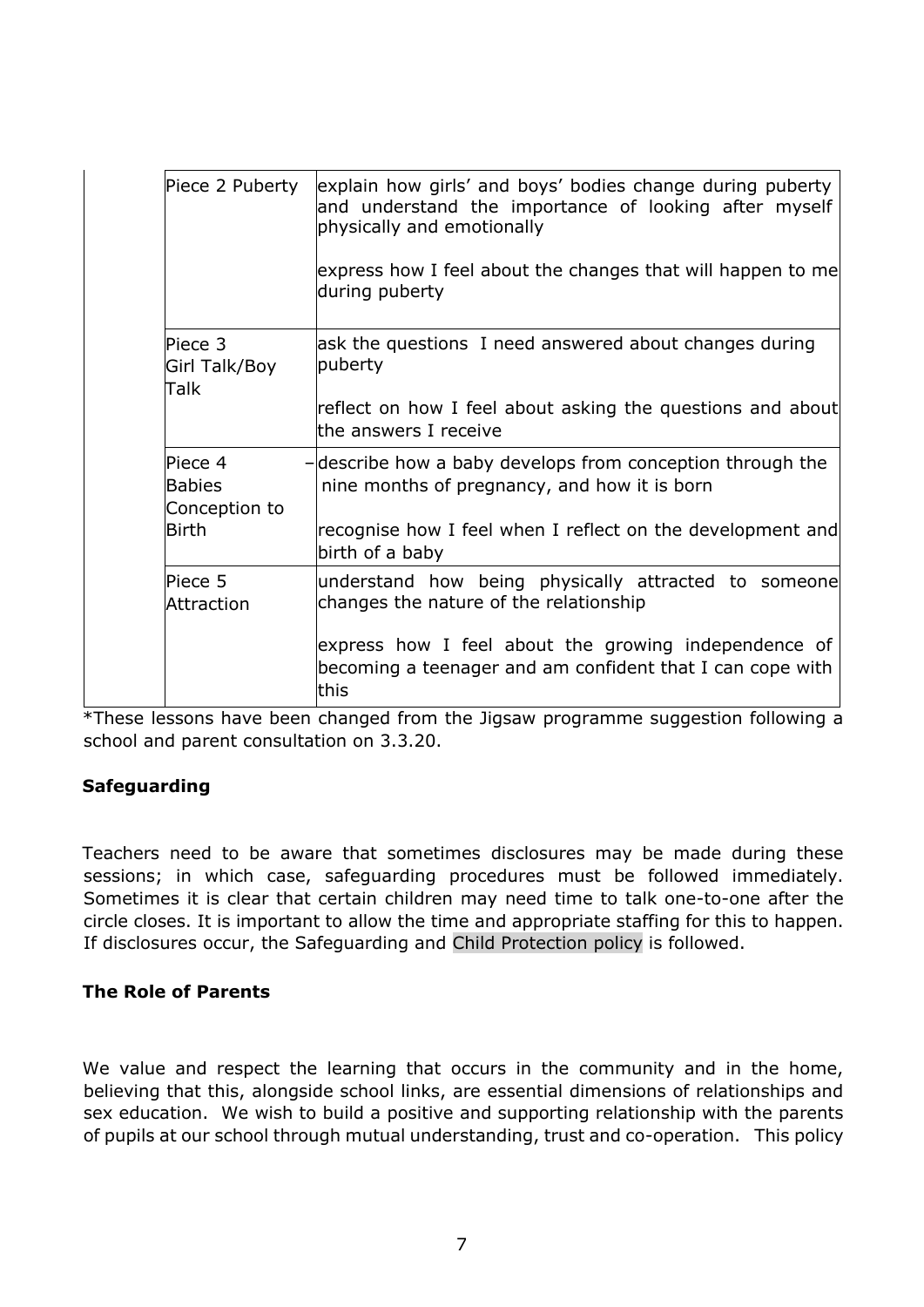and our SRE curriculum was written in full consultation with parents including consultation in both written form and through parent meetings.

In promoting this objective we will:

- inform parents about the school's sex and relationships education policy
- notify parents before sensitive issues are taught in lessons
- answer any questions that parents may have about sex education
- take seriously any issue that parents raise with teachers or governors about this policy or the arrangements for it in the school

Under section 405 of the Education Act 1996, parents have the right to withdraw their child from the teaching of sex education, other than the statutory content within the National Curriculum. Parents do not have the right to withdraw their child from relationships or health education as issued under Section 80A of the Education Act 2002.

If a parent wishes their child to be withdrawn from sex education lessons, they should write a letter to explain their reasons for withdrawal, making it clear which aspects of the programme they do not wish their child to participate in. They will then be invited to a meeting with the Headteacher so that both parties are clear on the agreed outcome.

#### **The Role of the Headteacher**

It is the responsibility of the Headteacher to ensure that both staff and parents are informed about this policy and that it is implemented effectively. It is also the Headteacher's responsibility to ensure that members of staff are given sufficient training so that they can teach effectively and handle any difficult issues with sensitivity.

The Headteacher monitors this policy on a regular basis and reports to governors, when requested, on the effectiveness of the policy.

#### **The Governing Body**

The governing body has responsibility to ensure the school's RSE policy is up-to-date and describes the content and organisation of RSE outside of the national curriculum science. The governing body, in co-operation with the Headteacher, is expected to involve families, pupils, health and other professionals to ensure that RSE addresses the needs of pupils, local issues and trends. The governing body need to ensure pupils are protected from teaching and materials which are inappropriate, having regard to the age, religious